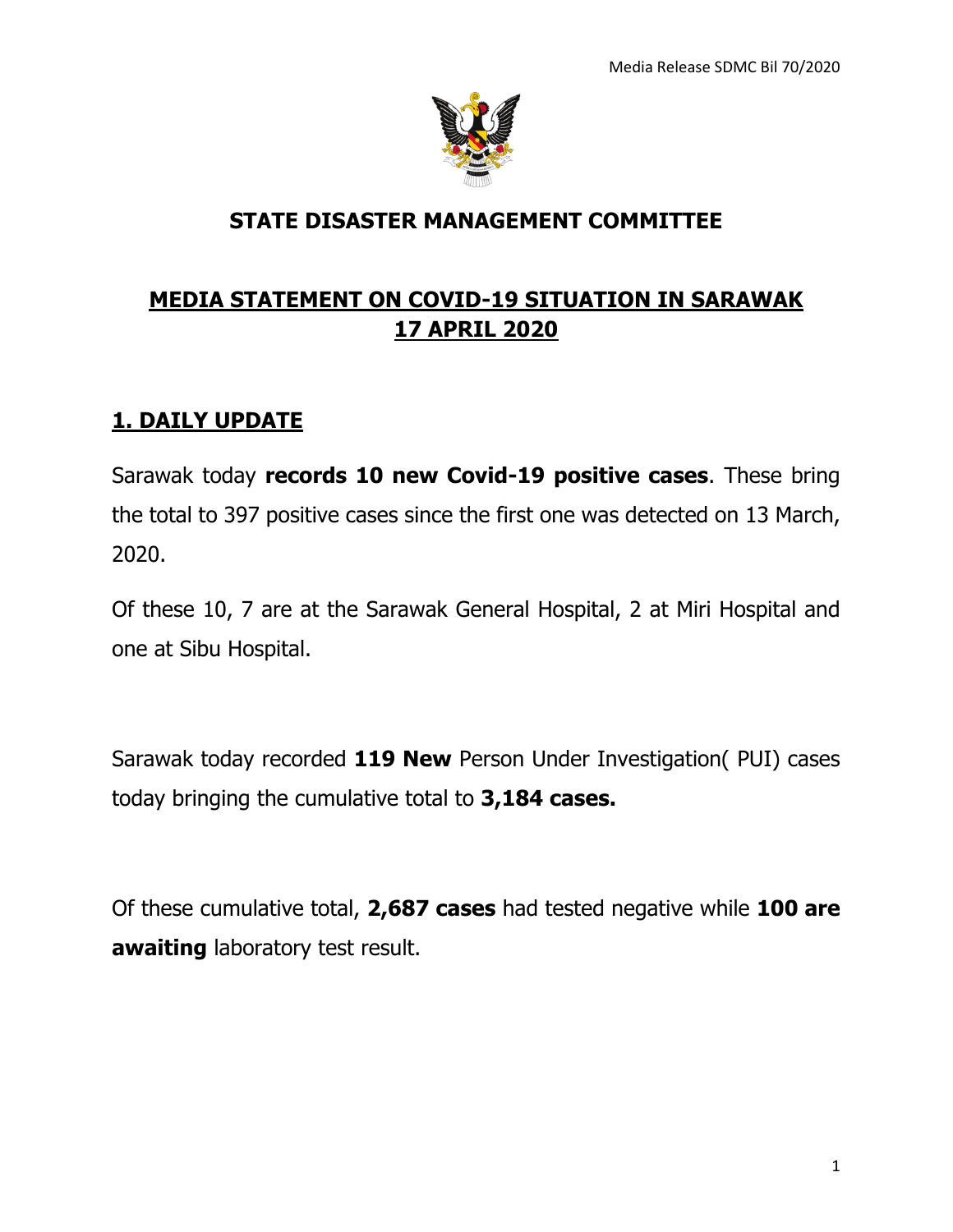### **NEW PUI STATISTICS BASED ON DISTRICTS.**

| <b>BIL</b>     | <b>DISTRICT</b> | <b>TOTAL</b>   |
|----------------|-----------------|----------------|
| $\mathbf{1}$   | <b>Kuching</b>  | 79             |
| $\overline{2}$ | Serian          | 13             |
| 3              | Miri            | 10             |
| $\overline{4}$ | Samarahan       | $\overline{7}$ |
| 5              | Bau             | $\overline{2}$ |
| 6              | <b>Bintulu</b>  | $\overline{2}$ |
| $\overline{7}$ | Lundu           | $\mathbf{1}$   |
| 8              | Asajaya         | $\overline{1}$ |
| 9              | Simunjan        | $\mathbf{1}$   |
| 10             | Sri Aman        | 1              |
| 11             | Betong          | $\mathbf{1}$   |
| 12             | Sarikei         | $\overline{1}$ |
|                | <b>TOTAL</b>    | 119            |

### **2. MCO COMPLIANCE**

Today, Sarawak's MCO compliance rate is at **97 per cent.**

Yesterday the police arrested 112 people for violation of the MCO and 36 of them had been charged in court.

Since the MCO was enforced on 18 March, a total of 887 people had been arrested and 520 of them had been charged in court.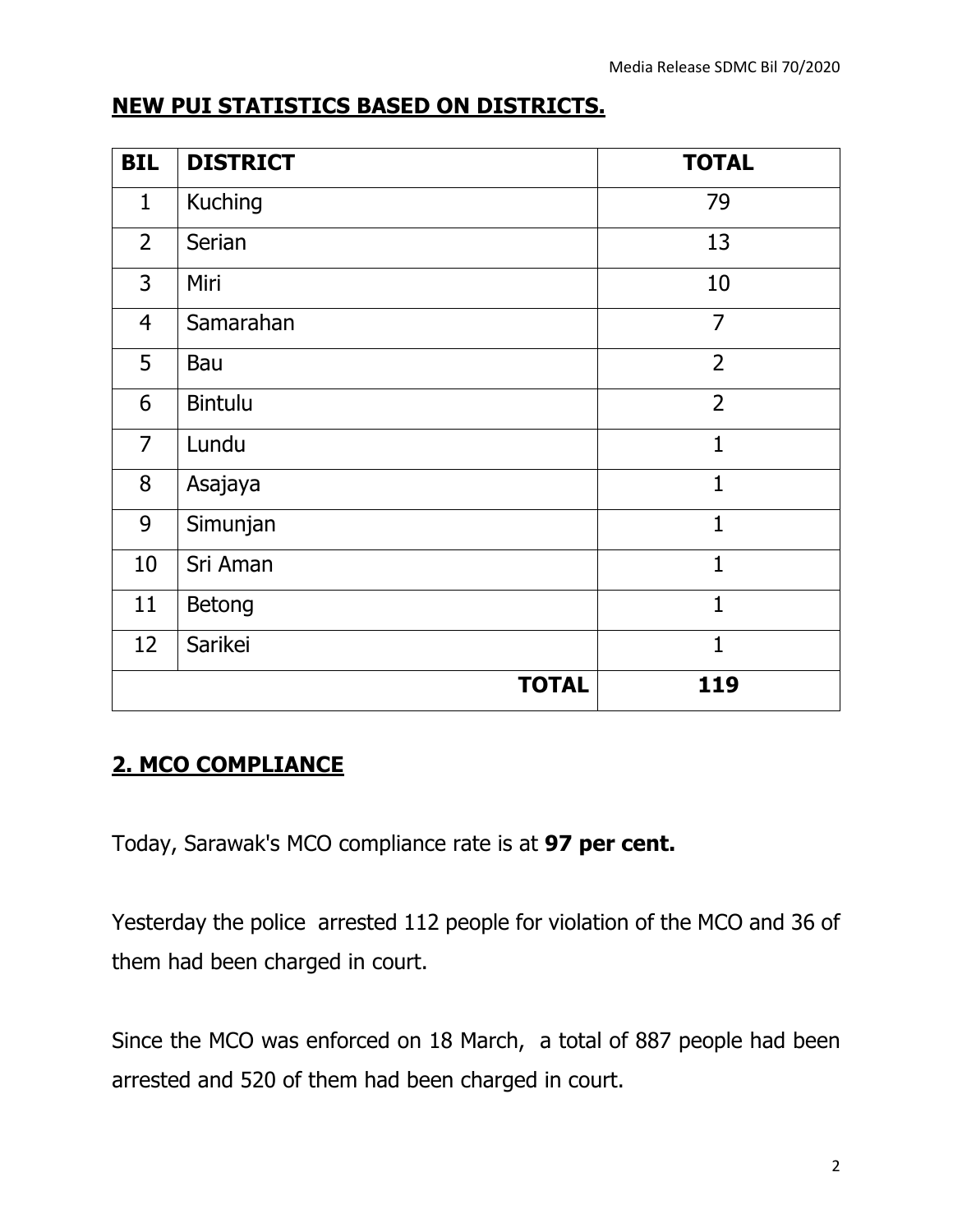**The Followings Are Details of The Arrest Based On Districts( From 17.4.20 @ 8am)**

| <b>BIL</b>     | <b>DISTRICT</b>    | <b>TOTAL</b>   |
|----------------|--------------------|----------------|
| $\mathbf{1}$   | <b>Kuching</b>     | 36             |
| $\overline{2}$ | Miri               | 15             |
| 3              | Padawan            | 14             |
| $\overline{4}$ | Serian             | 9              |
| 5              | Simunjan           | 6              |
| 6              | <b>Bintulu</b>     | $\overline{4}$ |
| $\overline{7}$ | Meradong           | $\overline{4}$ |
| 8              | Sarikei            | $\overline{4}$ |
| 9              | Saratok            | 3              |
| 10             | Sibu               | $\overline{2}$ |
| 11             | Kota Samarahan     | $\overline{2}$ |
| 12             | Bau                | $\overline{2}$ |
| 13             | Kapit              | $\overline{2}$ |
| 14             | Lubok Antu         | $\overline{2}$ |
| 15             | Tatau              | $\overline{2}$ |
| 16             | Lawas              | $\overline{2}$ |
| 17             | Betong             | $\mathbf 1$    |
| 18             | Lundu              | $\mathbf{1}$   |
| 19             | Dalat              | 1              |
|                | <b>GRAND TOTAL</b> | 112            |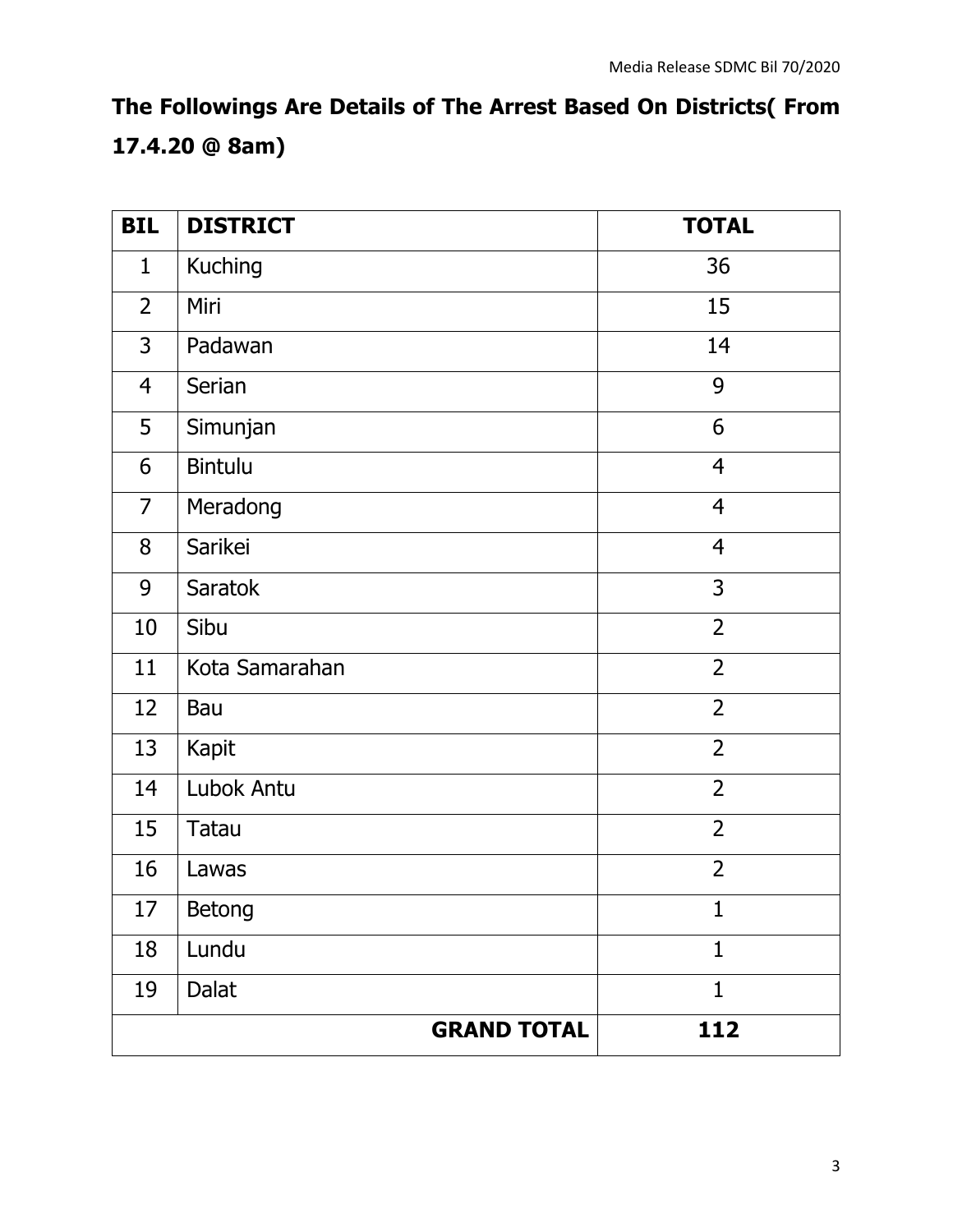### **3. DISINFECTION OPERATIONS BY LOCAL AUTHORITIES**

- a) 870 personnel from the various local authorities had carried out disinfection operations covering 54,610 business premises state-wide.
- b) Today, the disinfection operations were carried out in 23 locations.

### **The Total Numbers Of Locations Disinfected To-Date At The Divisional Levels Are As Follow:**

| <b>BIL</b>     | <b>DIVISION</b> | <b>LOCATION</b> |
|----------------|-----------------|-----------------|
| $\mathbf{1}$   | <b>Kuching</b>  | 81              |
| $\overline{2}$ | Miri            | 57              |
| 3              | Sarikei         | 18              |
| $\overline{4}$ | Limbang         | 17              |
| 5              | <b>Bintulu</b>  | 15              |
| 6              | Samarahan       | 13              |
| $\overline{7}$ | Sri Aman        | 10              |
| 8              | <b>Betong</b>   | 5               |
| 9              | Sibu            | $\overline{4}$  |
| 10             | Serian          | $\mathbf{1}$    |
|                | <b>Jumlah</b>   | 221             |

### **(Bil. Agencies Total Nos Of Workers Involved.)**

| <b>BIL</b> | <b>AGENCIES</b> | <b>PERSON</b> |
|------------|-----------------|---------------|
|            | <b>JBPM</b>     | 1,709         |
|            | <b>PBT</b>      | 944           |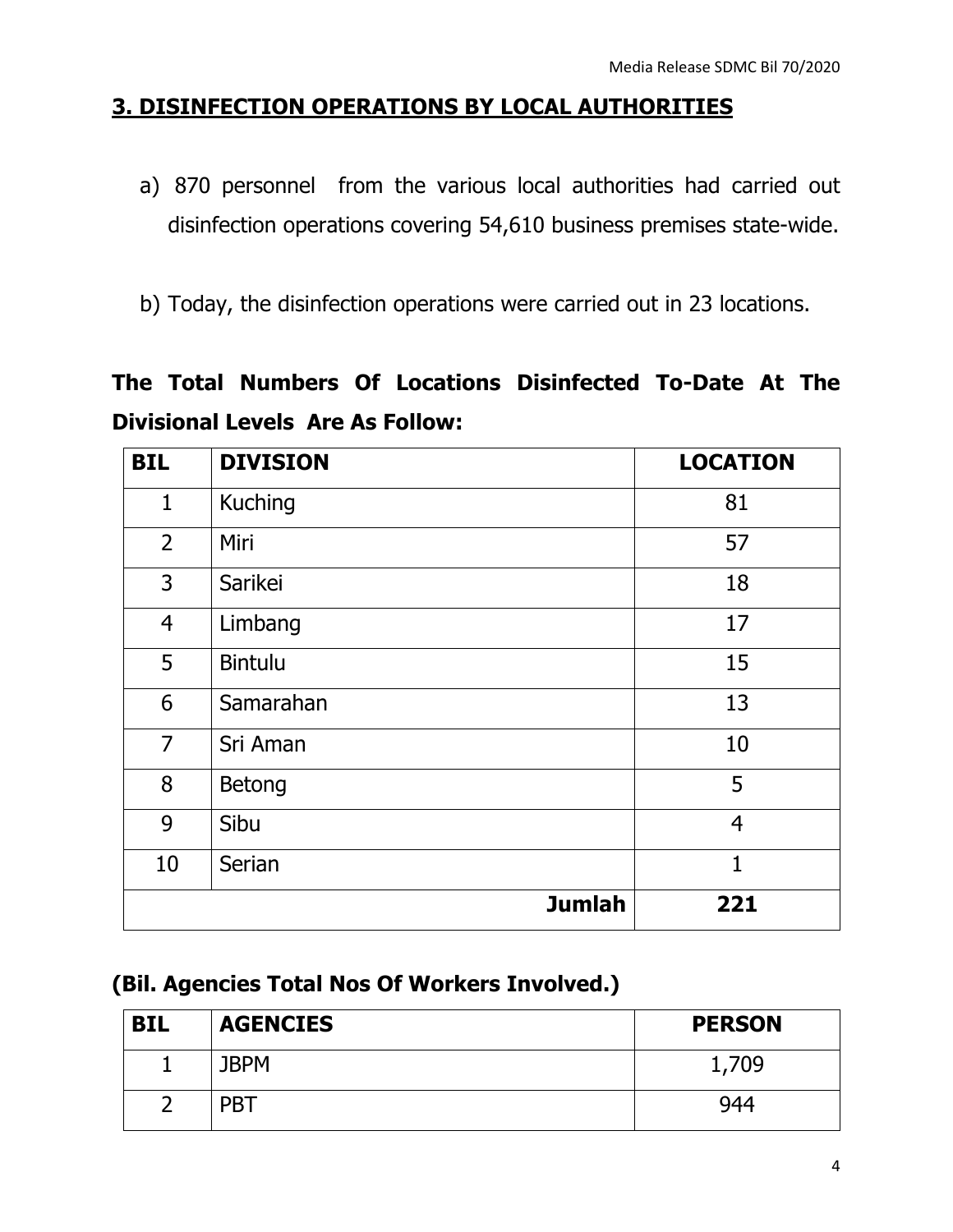|                | <b>Jumlah</b>  | 3,581 |
|----------------|----------------|-------|
| 8              | Lain-Lain      | 77    |
| 7              | Pejabat Daerah | 35    |
| 6              | <b>PDRM</b>    | 110   |
| 5              | <b>RELA</b>    | 136   |
| $\overline{4}$ | <b>APM</b>     | 199   |
| 3              | <b>KKM</b>     | 371   |

## **4. PLACEMENT OF SARAWAKIANS ( FROM OVERSEAS, PENINSULAR MALAYSIA/ SABAH AND LABUAN) AT SURVEILLANCE QUARANTINE CENTRES.**

#### **Data until 17.04.2020 @ 8am**

| <b>BIL</b>     | <b>DIVISION</b> | <b>HOTEL</b>           | <b>BILPUS</b> |
|----------------|-----------------|------------------------|---------------|
| 1              | <b>Kuching</b>  | Hock Lee               | 116           |
| $\overline{2}$ |                 | Rajah Court Dormani    | 83            |
| 3              |                 | <b>Kuching Park</b>    | 78            |
| 4              |                 | Pullman                | 254           |
| 5              |                 | Mega                   | 112           |
| 6              | Miri            | Somerset               | 45            |
| $\overline{7}$ |                 | Ostay Inn              | 19            |
| 8              |                 | Cosy Inn               | 48            |
| 9              |                 | <b>Imperial Palace</b> | 145           |
| 10             |                 | Eastwood Resort        | 25            |